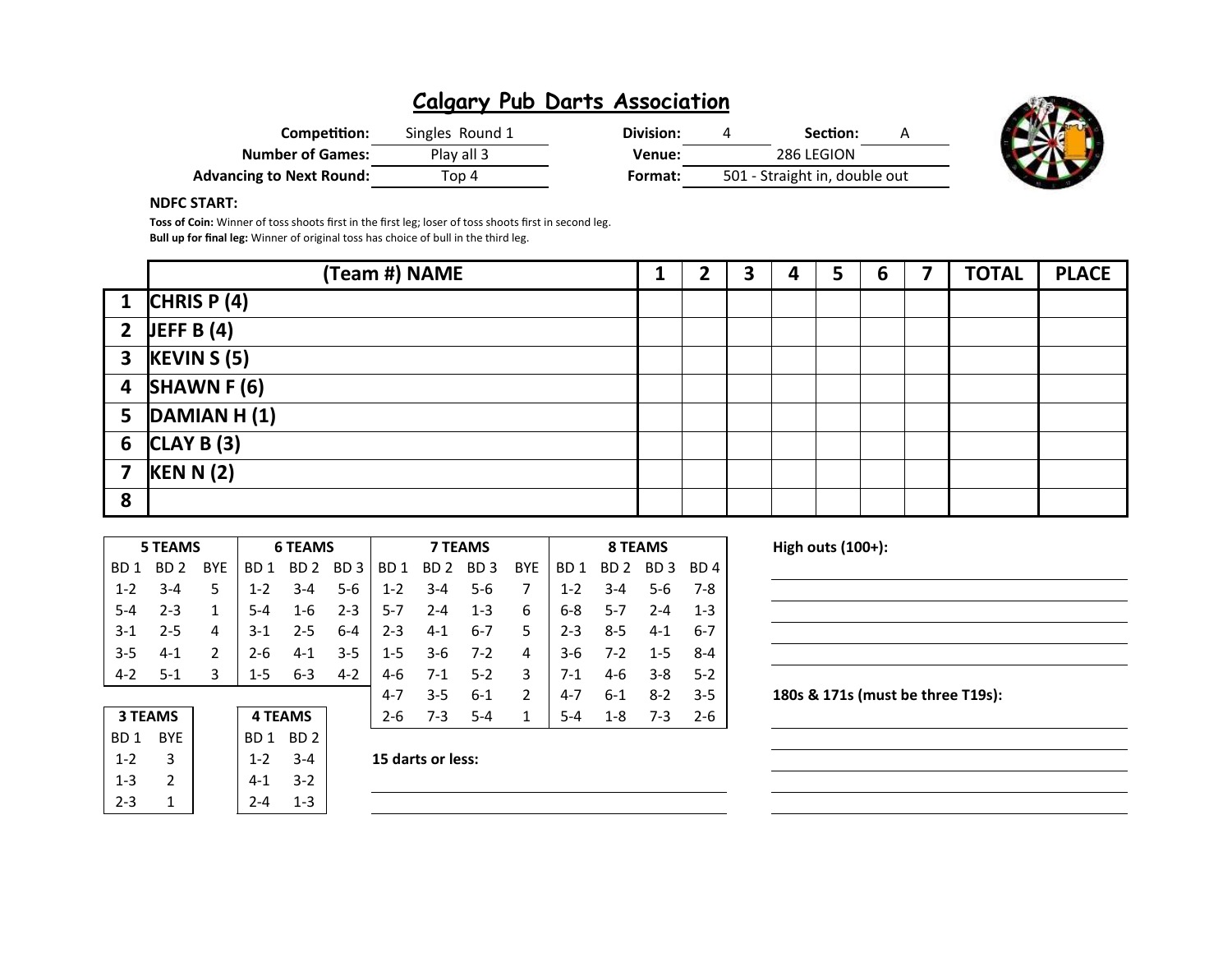| Competition:                    | Singles Round 1 | Division: | Section:                      | B |
|---------------------------------|-----------------|-----------|-------------------------------|---|
| <b>Number of Games:</b>         | Play all 3      | Venue:    | Dog & Duck                    |   |
| <b>Advancing to Next Round:</b> | Top 4           | Format:   | 501 - Straight in, double out |   |



### NDFC START:

Toss of Coin: Winner of toss shoots first in the first leg; loser of toss shoots first in second leg.

Bull up for final leg: Winner of original toss has choice of bull in the third leg.

|   | (Team #) NAME         |  | 3 | 4 | 5 | 6 | <b>TOTAL</b> | <b>PLACE</b> |
|---|-----------------------|--|---|---|---|---|--------------|--------------|
|   | 1 <b>WYATT</b> $G(4)$ |  |   |   |   |   |              |              |
|   | 2 PARNELL L (5)       |  |   |   |   |   |              |              |
|   | $3 \mid LUCL(6)$      |  |   |   |   |   |              |              |
|   | 4 TIM L(6)            |  |   |   |   |   |              |              |
|   | 5 BRIAN D $(1)$       |  |   |   |   |   |              |              |
|   | 6 $SCOTT M (3)$       |  |   |   |   |   |              |              |
|   | 7 $ CHAD P (2) $      |  |   |   |   |   |              |              |
| 8 |                       |  |   |   |   |   |              |              |

|         | <b>5 TEAMS</b> |               |         | <b>6 TEAMS</b> |             |                   | <b>7 TEAMS</b> |                         |                |         |                         |             |         |
|---------|----------------|---------------|---------|----------------|-------------|-------------------|----------------|-------------------------|----------------|---------|-------------------------|-------------|---------|
| BD 1    | BD 2 BYE       |               |         | BD1 BD2 BD3    |             |                   |                | BD 1 BD 2 BD 3 BYE      |                |         | BD1 BD2 BD3 BD4         |             |         |
| $-1-2$  | $3 - 4$        | 5             |         |                |             |                   |                | 1-2 3-4 5-6 1-2 3-4 5-6 | $\overline{7}$ |         | 1-2 3-4 5-6 7-8         |             |         |
| $5-4$   | $2 - 3$        | $\mathbf{1}$  | $5-4$   |                |             | $1-6$ $2-3$ $5-7$ |                | $2 - 4$ 1 - 3           | 6              |         | 6-8 5-7                 | $2-4$ 1-3   |         |
| $3-1$   | $2 - 5$        | 4             | $3-1$   |                |             | $2-5$ 6-4 2-3 4-1 |                | 6-7 5 1                 |                | $2 - 3$ | $8 - 5$                 | $4 - 1$     | 6-7     |
| $3-5$   | $4 - 1$        | $\mathcal{P}$ | $2 - 6$ | $4 - 1$        |             |                   |                | $3-5$   1-5 3-6 7-2     | $\vert$ 4      |         | $3-6$ $7-2$ $1-5$ $8-4$ |             |         |
| $4 - 2$ | $5-1$          | 3             | $1-5$   |                | $6-3$ $4-2$ |                   |                | 4-6 7-1 5-2 3           |                | $7-1$   |                         | $4-6$ $3-8$ | $5 - 2$ |
|         |                |               |         |                |             | 4-7               | $3 - 5$        | 6-1                     | $\overline{2}$ | 4-7     | 6-1                     | $8 - 2$     | $3-5$   |

| <b>3 TEAMS</b>  |            |         | <b>4 TEAMS</b> |  | $2 - 6$           | $7 - 3$ | $5 - 4$ | $5 - 4$ | $1 - 8$ | 7-3 | -2-6 |
|-----------------|------------|---------|----------------|--|-------------------|---------|---------|---------|---------|-----|------|
| BD <sub>1</sub> | <b>BYE</b> | BD 1    | BD 2           |  |                   |         |         |         |         |     |      |
| $1 - 2$         |            | $1 - 2$ | $3 - 4$        |  | 15 darts or less: |         |         |         |         |     |      |
| $1 - 3$         |            | $4 - 1$ | $3-2$          |  |                   |         |         |         |         |     |      |
| $2 - 3$         |            | $2 - 4$ | $1 - 3$        |  |                   |         |         |         |         |     |      |

| 15 darts or less: |
|-------------------|
|-------------------|

High outs  $(100+)$ :

180s & 171s (must be three T19s):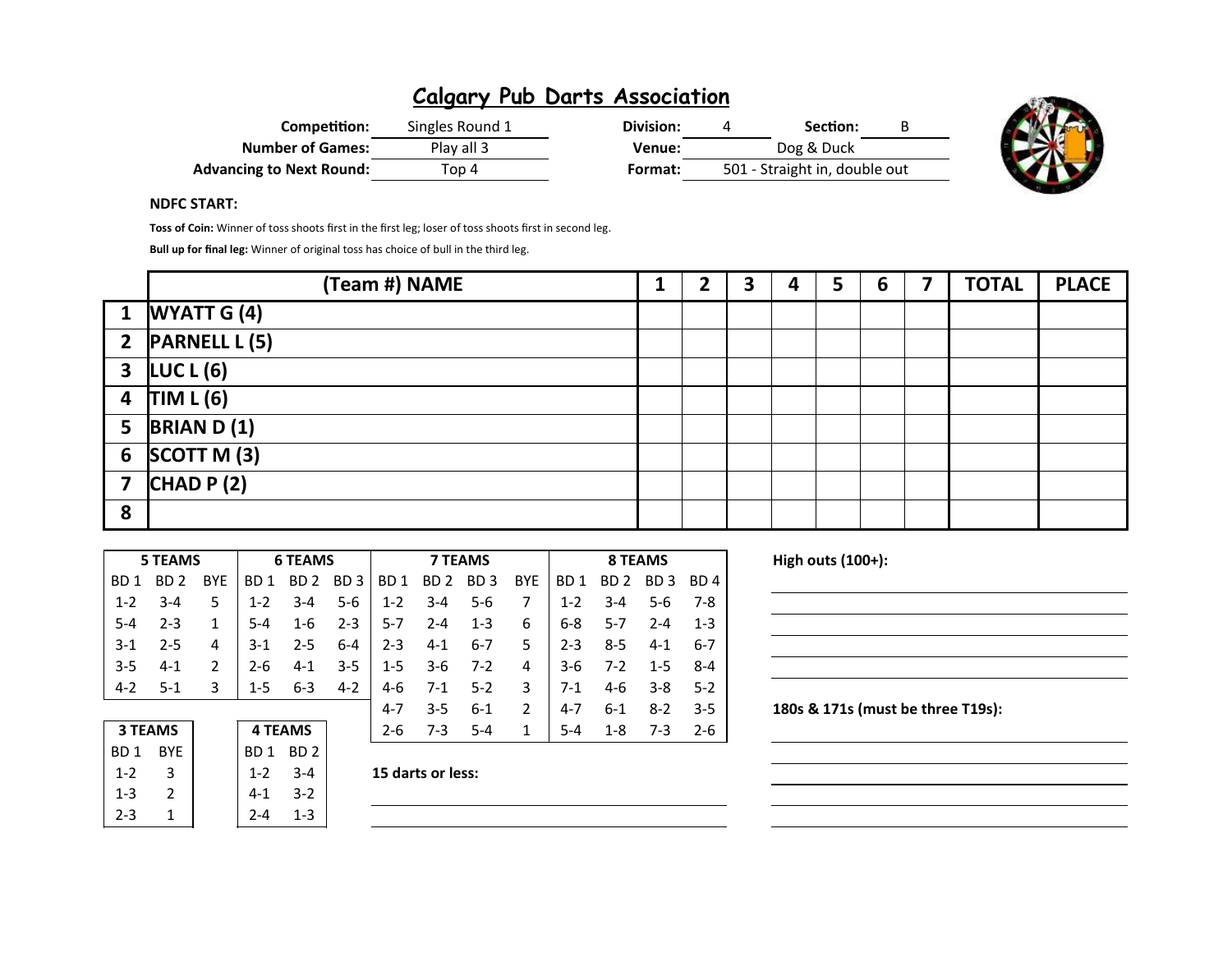| Competition:                    | Singles Round 1 | Division: | Section:                      |  |
|---------------------------------|-----------------|-----------|-------------------------------|--|
| <b>Number of Games:</b>         | Play all 3      | Venue:    | <b>PINES</b>                  |  |
| <b>Advancing to Next Round:</b> | Top 4           | Format:   | 501 - Straight in, double out |  |



#### NDFC START:

Toss of Coin: Winner of toss shoots first in the first leg; loser of toss shoots first in second leg.

Bull up for final leg: Winner of original toss has choice of bull in the third leg.

|   | (Team #) NAME                        | 1 | 2<br>Э | 4 | 5 | 6 | 7 | <b>TOTAL</b> | <b>PLACE</b> |
|---|--------------------------------------|---|--------|---|---|---|---|--------------|--------------|
|   | 1 STEVE W $(4)$                      |   |        |   |   |   |   |              |              |
|   | 2 $\left  \text{SEAN S (4)} \right $ |   |        |   |   |   |   |              |              |
|   | $3$ JARVIS H $(1)$                   |   |        |   |   |   |   |              |              |
|   | 4 $\vert$ COLLIN F (1)               |   |        |   |   |   |   |              |              |
|   | 5 $MATTP(5)$                         |   |        |   |   |   |   |              |              |
| 6 | ALC(6)                               |   |        |   |   |   |   |              |              |
| 7 | <b>AUBREY H (3)</b>                  |   |        |   |   |   |   |              |              |
| 8 |                                      |   |        |   |   |   |   |              |              |

|                  | <b>5 TEAMS</b> |                |                | <b>6 TEAMS</b>  |                 |                 |                 | <b>7 TEAMS</b>  |            |         |         | 8 TEAMS  |         |
|------------------|----------------|----------------|----------------|-----------------|-----------------|-----------------|-----------------|-----------------|------------|---------|---------|----------|---------|
| B <sub>D</sub> 1 | BD 2           | <b>BYE</b>     | BD 1           | BD <sub>2</sub> | BD <sub>3</sub> | BD <sub>1</sub> | BD <sub>2</sub> | BD <sub>3</sub> | <b>BYE</b> | BD 1    | BD 2    | BD.<br>3 | BD 4    |
| $1 - 2$          | 3-4            | 5              | $1 - 2$        | $3 - 4$         | $5 - 6$         | $1 - 2$         | $3 - 4$         | $5 - 6$         | 7          | $1 - 2$ | $3 - 4$ | $5-6$    | $7-8$   |
| -5-4             | $2 - 3$        | 1              | $5 - 4$        | $1 - 6$         | $2 - 3$         | $5 - 7$         | $2 - 4$         | $1 - 3$         | 6          | $6 - 8$ | $5 - 7$ | $2 - 4$  | $1 - 3$ |
| $3-1$            | $2 - 5$        | 4              | $3-1$          | $2 - 5$         | $6 - 4$         | $2 - 3$         | $4 - 1$         | $6 - 7$         | 5          | $2 - 3$ | $8 - 5$ | $4 - 1$  | $6 - 7$ |
| $3 - 5$          | $4 - 1$        | $\mathfrak{p}$ | $2 - 6$        | $4 - 1$         | $3 - 5$         | $1 - 5$         | 3-6             | $7-2$           | 4          | $3-6$   | $7-2$   | $1 - 5$  | $8 - 4$ |
| $4 - 2$          | $5-1$          | 3              | $1 - 5$        | $6 - 3$         | $4 - 2$         | $4-6$           | $7-1$           | $5-2$           | 3          | $7-1$   | $4-6$   | $3 - 8$  | $5-2$   |
|                  |                |                |                |                 |                 | 4-7             | $3 - 5$         | $6 - 1$         | 2          | $4 - 7$ | $6 - 1$ | $8 - 2$  | $3 - 5$ |
|                  | <b>3 TEAMS</b> |                | <b>4 TEAMS</b> |                 |                 | $2 - 6$         | $7-3$           | $5 - 4$         | 1          | $5 - 4$ | $1 - 8$ | $7-3$    | $2 - 6$ |
| BD <sub>1</sub>  | <b>BYE</b>     |                | BD 1           | BD <sub>2</sub> |                 |                 |                 |                 |            |         |         |          |         |

| 3 I LAIVIS      |            | 4 I LANIS |         |  |  |  |
|-----------------|------------|-----------|---------|--|--|--|
| BD <sub>1</sub> | <b>BYE</b> | BD1 BD2   |         |  |  |  |
| $1 - 2$         | 2          | $1 - 2$   | $3 - 4$ |  |  |  |
| $1 - 3$         | 2          | 4-1       | $3 - 2$ |  |  |  |
| $2 - 3$         |            | 7-4       | 1-3     |  |  |  |
|                 |            |           |         |  |  |  |

1-2  $\,$  3-4  $\,$  15 darts or less:

High outs  $(100+)$ :

### 180s & 171s (must be three T19s):